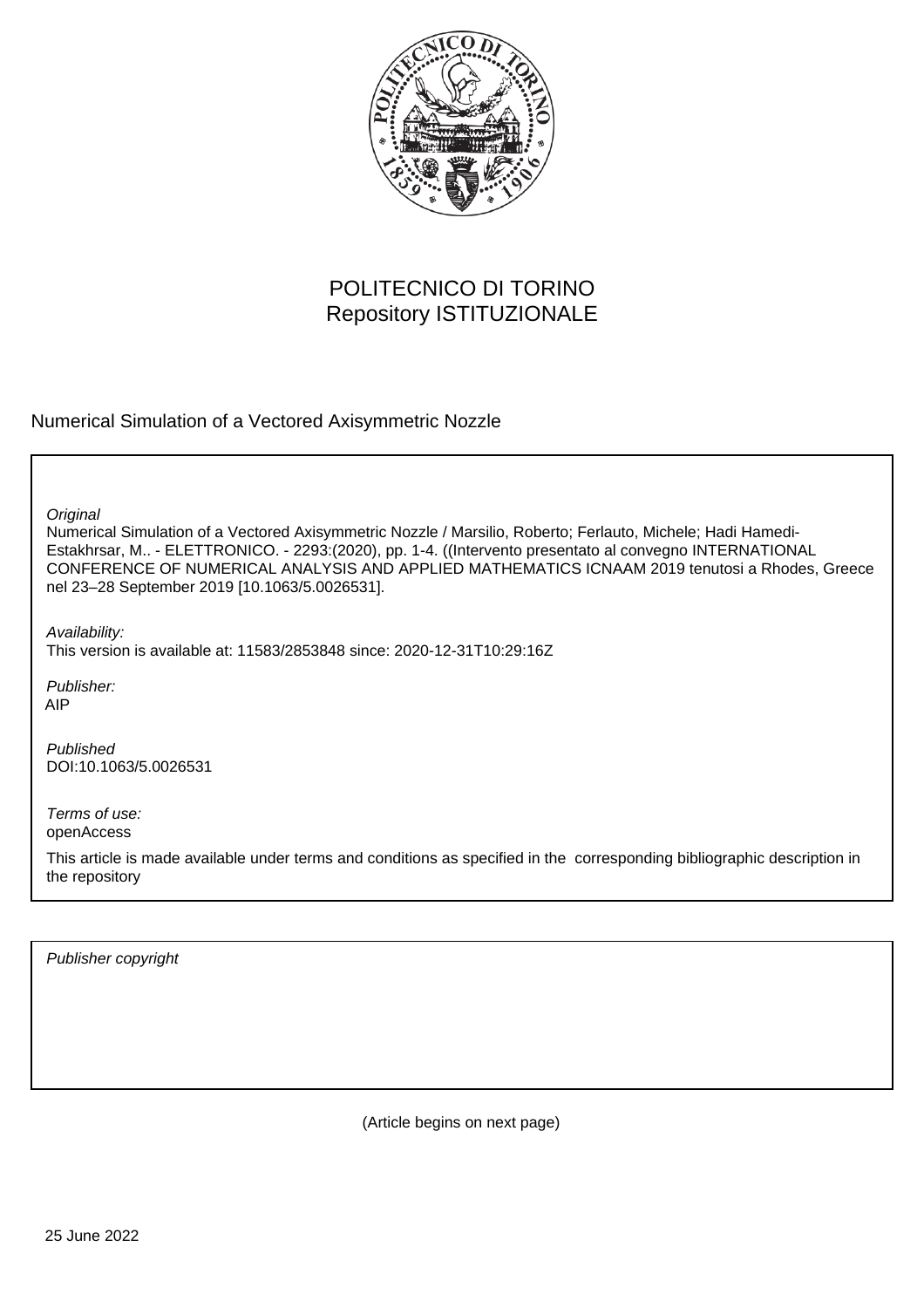# **Numerical simulation of a vectored axisymmetric nozzle**

Cite as: AIP Conference Proceedings **2293**, 200018 (2020); <https://doi.org/10.1063/5.0026531> Published Online: 25 November 2020

**[Roberto Marsilio](https://aip.scitation.org/author/Marsilio%2C+Roberto), [Michele Ferlauto,](https://aip.scitation.org/author/Ferlauto%2C+Michele) and [M. Hadi Hamedi-Estakhrsar](https://aip.scitation.org/author/Hamedi-Estakhrsar%2C+M+Hadi)**







AIP Conference Proceedings **2293**, 200018 (2020); <https://doi.org/10.1063/5.0026531> **2293**, 200018 © 2020 Author(s).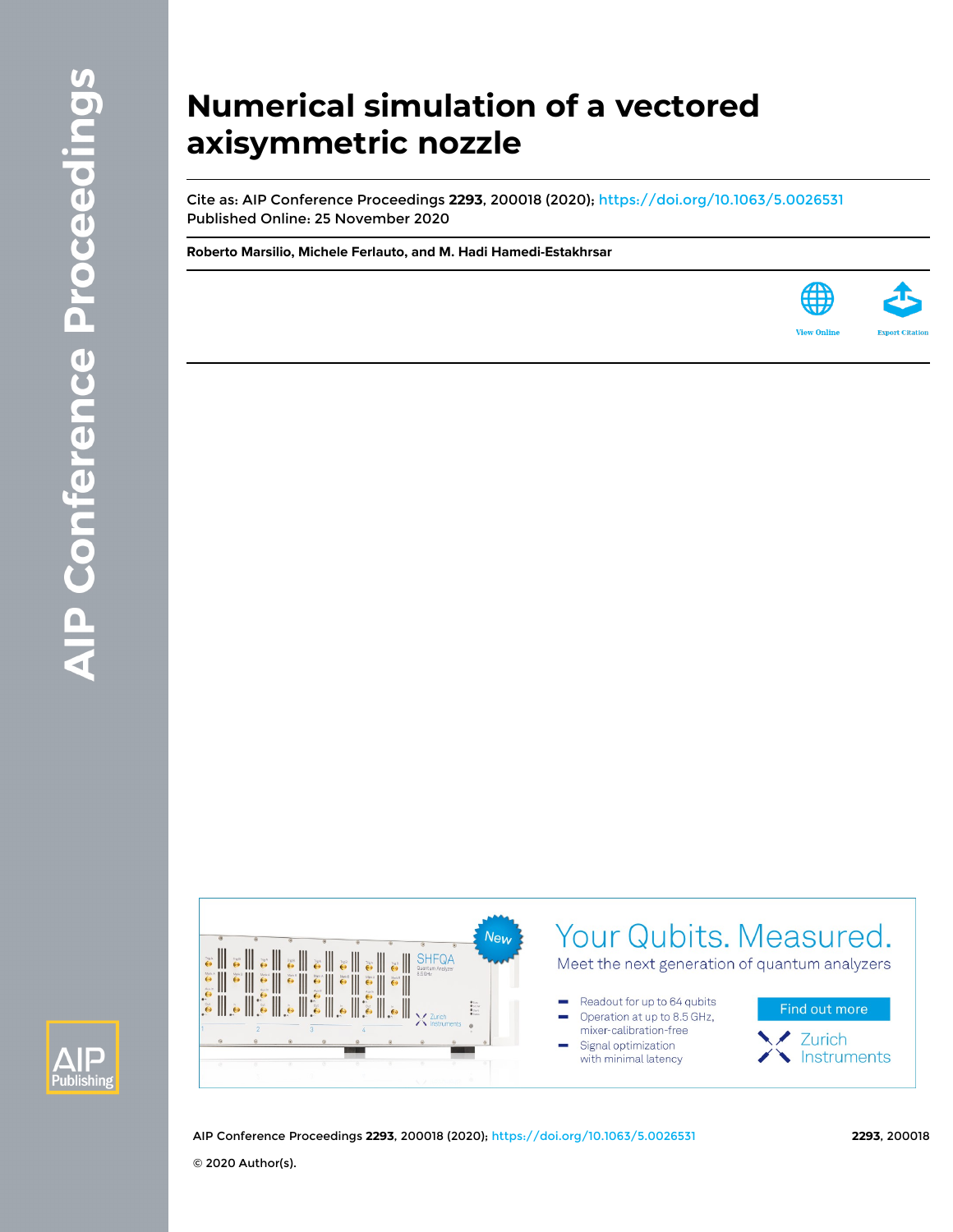# Numerical Simulation of a Vectored Axisymmetric Nozzle

Roberto Marsilio<sup>1</sup>, Michele Ferlauto<sup>1,a)</sup> and M. Hadi Hamedi-Estakhrsar<sup>2</sup>

<sup>1</sup>*Department of Mechanical and Aerospace Engineering, Politecnico di Torino, Turin, Italy*

<sup>2</sup> *Department of Aerospace Engineering, K.N. Toosi University of Technology, Tehran, Iran*

a)Corresponding author: michele.ferlauto@polito.it

Abstract. A CFD based approach to the fully three-dimensional simulation of vectored nozzle is presented. The underlying technology used is based on an active flow control technique known as Fluidic Thrust-Vectoring. The flow governing equations are solved by using a finite volume discretization of the compressible Unsteady RANS equations. The numerical results obtained are compared with the experimental data found in the open literature.

## INTRODUCTION

Thrust vectoring opened new perspective in the attitude control and maneuverability of aircraft. It allows unconventional maneuvers safely, even if the aircraft is in aerodynamic stalled conditions [1]. Actual multi-axis thrust vectoring technology is based on movable nozzles. Fluidic Thrust Vectoring (FTV) retains the advantages of mechanical thrust vectoring without the need of complex hardware with variable geometry [2]. FTV strategies follow the principle of flow manipulation to obtain a lateral force on a nozzle of fixed geometry. In general, the effect is obtained by injecting into the nozzle a secondary flow of bleed air. The injected fluid interacts with the exhaust flow into the fixed nozzle and, by breaking the symmetry, it generates wall pressure distributions that give rise to a side component of the thrust vector. The key point for the fluidic approach is the identification of a manipulation technique that can gradually modulate the symmetry-breaking effect within an acceptable range of deterioration of the nozzle performances [3]. Several manipulation strategies have been investigated in literature, such as, among others, the shock vector control, counterflows, throat shifting and the supersonic dual-throat nozzle concept [3]. Another very important aspect in practical applications of these technologies is that by using the same active flow control strategy one can overcome dangerous working conditions as for instance the instabilities that can arise in over-expanded or under-expanded nozzles. Experimental investigations of the efflux of the nozzle jet in calm air are feasible, but in-flight conditions are very difficult to be reproduced. Approaches based on the Computational Fluid Dynamics (CFD) became therefore the privileged mean of investigation for the evaluation of steady and unsteady vectored nozzle performances [4, 5]. An additional complication is that actual nozzles are generally axisymmetric and therefore deflected flow conditions become fully three-dimensional. The transient response of a typical nozzle system requires accurate 3D numerical simulations, dealing with natural and promoted flow separations, shock pattern formations, shock boundary layer interactions and more [6, 7].

In present work we start our road map towards a 3D framework for the simulation of the open and close loop simulation of the nozzle system, following the foot steps of the numerical tool already developed for the 2D case [5, 8–10]. As a reference nozzle we selected the Axisymmetric Dual-Throat Nozzle. For this nozzle concept, both experimental and numerical simulations are available in open literature [6, 7]. Moreover the ADTN has shown to have one of the best performances and, from the fluid dynamic perspective, it exhibit a very complex flow structure. In the next sections we describe the essential features of the numerical approach adopted and the validation of the steady performances of the ADTN configuration at several working conditions.

> *International Conference of Numerical Analysis and Applied Mathematics ICNAAM 2019* AIP Conf. Proc. 2293, 200018-1–200018-4; https://doi.org/10.1063/5.0026531 Published by AIP Publishing. 978-0-7354-4025-8/\$30.00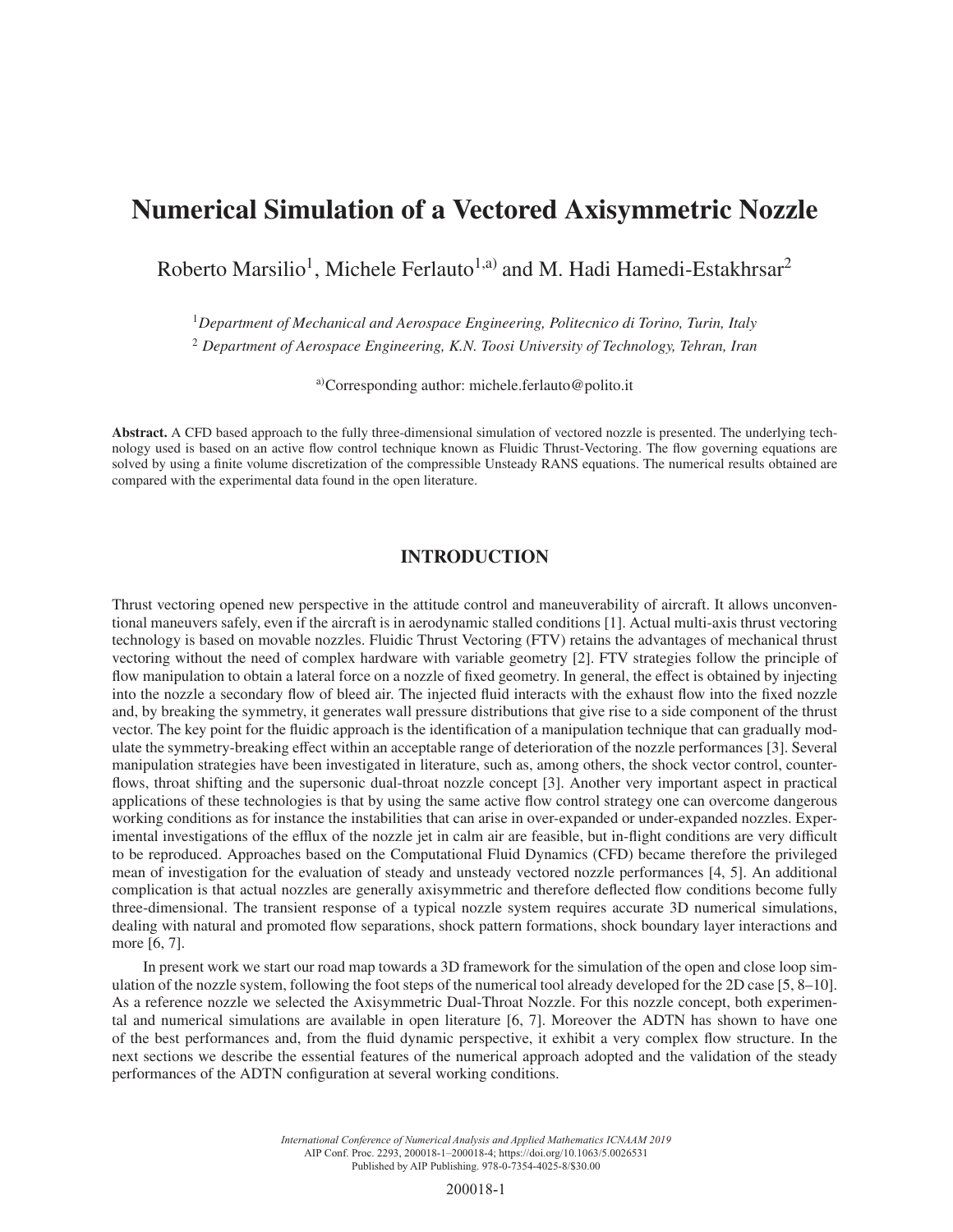

FIGURE 1. Sketch of the axisymmetric dual-throat nozzle (a) and computational grid (b).

## MATHEMATICAL MODEL

The fluid flow assumed as governed by the compressible Reynolds Averaged Navier-Stokes equations (RANS). The simulations have been carried out by using the CFD package StarCCM+, which is based on a finite-volume discretization of the flow governing equations. Several numerical investigations about nozzle flows have pointed out that turbulence modeling has a strong impact in the correct capture of the shock-boundary layer interactions [5, 11]. In particular, the use of wall-functions can lead to an incorrect prediction of the unsteady separation points. The full resolution of the boundary layers, without using wall-functions, even with a simpler one-equation model of turbulence must be preferred. Anyway, in many steady state simulations of the dual-throat nozzle [3, 7, 12] the RNG  $k - \epsilon$  turbulence model with standard wall functions has been adopted. The results obtained were in good agreement with the related experimental data [6]. In the present study we selected the Spalart-Allmaras model without wall functions [13] for turbulence modeling. Briefly, the system of the governing equations can be described as follows

$$
\frac{\partial \rho}{\partial t} + \frac{\partial}{\partial x_i}(\rho u_i) = 0 \tag{1}
$$

$$
\frac{\partial}{\partial t}(\rho u_i) + \frac{\partial}{\partial x_j}(\rho u_i u_j) = -\frac{\partial p}{\partial x_i} + \frac{\partial}{\partial x_j} \left[ \mu \left( \frac{\partial u_i}{\partial x_j} + \frac{\partial u_j}{\partial x_i} - \frac{2}{3} \delta_{ij} \frac{\partial u_l}{\partial x_l} \right) \right] + \frac{\partial}{\partial x_j} (-\rho \overline{u'_i u'_j})
$$
(2)

$$
\frac{\partial}{\partial t}(\rho E) + \frac{\partial}{\partial x_i} [u_i(\rho E + p)] = \frac{\partial}{\partial x_j} \left[ \left( \kappa + \frac{C_p \mu_t}{P_{r_i}} \right) \frac{\partial T}{\partial x_j} + u_i(-\rho \overline{u'_i u'_j}) \right]
$$
(3)

which express mass, momentum and energy balance, respectively. As usual,  $\rho$  is density,  $p$  is pressure,  $\mu$  is viscosity. Terms as *u* denote mean quantities, whereas *u*<sup>'</sup> is a fluctuating quantity. The terms  $(-\rho u'_i u'_j)$  are the Reynolds-stress tensor. This set of equations require a turbulence closure model. A common starting point in modelling the Reynolds stresses is based on the Boussinesq assumption

$$
(-\overline{\rho u_i' u_j'}) = \mu_t \left( \frac{\partial u_i}{\partial x_j} + \frac{\partial u_j}{\partial x_i} \right) - \frac{2}{3} \left( \rho K + \frac{\partial u_i}{\partial x_i} \delta_{ij} \right)
$$
(4)

that relates the Reynolds stresses to the mean velocity gradients. The laminar viscosity  $\mu$  is computed via the Sutherland's law. The reader is referred to Ref. [13] for the explanation of the S-A model. The Boundary Condition (BC) enforcement follows the guidelines of the characteristic based approach[14].

#### NUMERICAL RESULTS

The Axisymmetric Dual-Throat Nozzle (ADTN) concept is an axisymmetric convergent-divergent-convergent nozzle with two geometric minimum areas and a cavity formed by these areas. A sketch of the nozzle geometry in shown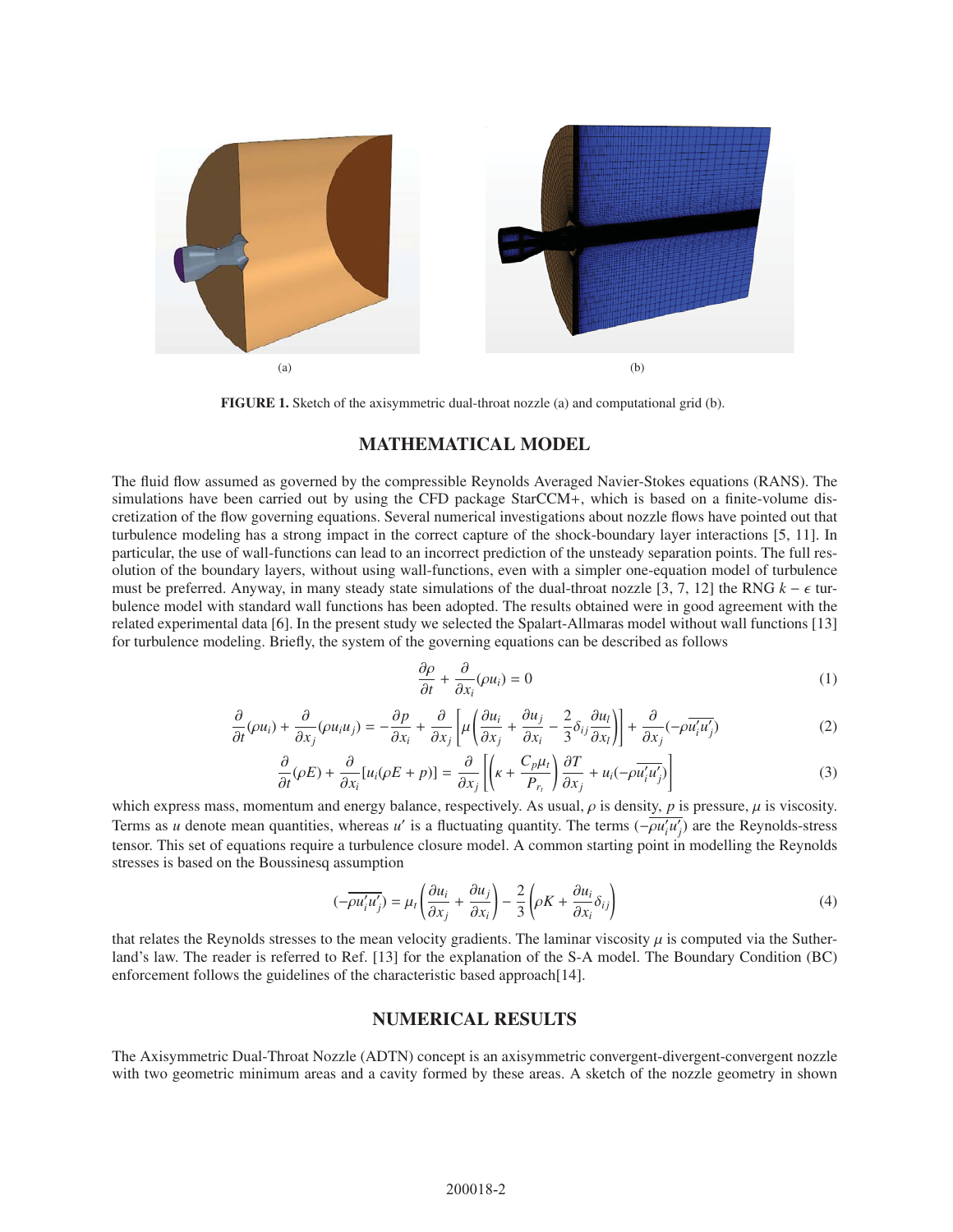

FIGURE 2. Mach number iso-contour maps of the flowfield inside the nozzle and in the discharge ambient. (A)  $NPR = 1.89$  without secondary jet; (B)  $NPR = 1.89$   $w_s = 3\%$ ; (C)  $NPR = 3$   $w_s = 3\%$ . The cut-plane showed corresponds to the plane of symmetry of the nozzle.

in Figure 1a. The injection slot is located at the upstream minimum area. The details of nozzle geometry and of the injectors setup can be found in Ref. [6]. The case we considered here has equal minimum areas  $(A_t/A_e = 1)$ and a design nozzle pressure ratio  $NPR_d=1.89$ . The injectors are placed radially and are equally spaced over an angle  $\varphi_0 = 60^\circ$ . The vectoring mechanism of the ADTN is similar to that occurring in the planar case. The one-side injection of secondary flow close to the first throat induces the flow separation at that station. The separated flow assesses itself in the recessed cavity and a cavity flow is formed. The flow and thrust deflection are therefore the result of the throat skewing effect, enhanced by the aerodynamic blockage generated by the vortical flow in the cavity region [5, 7]. With respect to the two-dimensional case, the vortex structure is supposed to be fully three-dimensional. induced separation and the generation of vortex flows in the cavity plays a major role in this jet-vectoring mechanism. As observed in many vortical flows [15] a weak forcing can lead the system to very different vortex pattern.

In the computational study performed we considered half of the nozzle domain, by introducing a plane of symmetry. This plane contains the axis of symmetry of the nozzle and splits the angle  $\varphi_0$  in half, so that symmetry is preserved even when a flow deflection is present. The computational grid adopted has about 1 million of nodes and is represented in Figure1b. Grid stretching has been introduced in order to have  $y^+ \approx 1$  as required for turbulence modeling without wall functions. Two different nozzle pressure ratios (i.e.  $NPR = 1.89$  and  $NPR = 3.0$ ) have been considered,